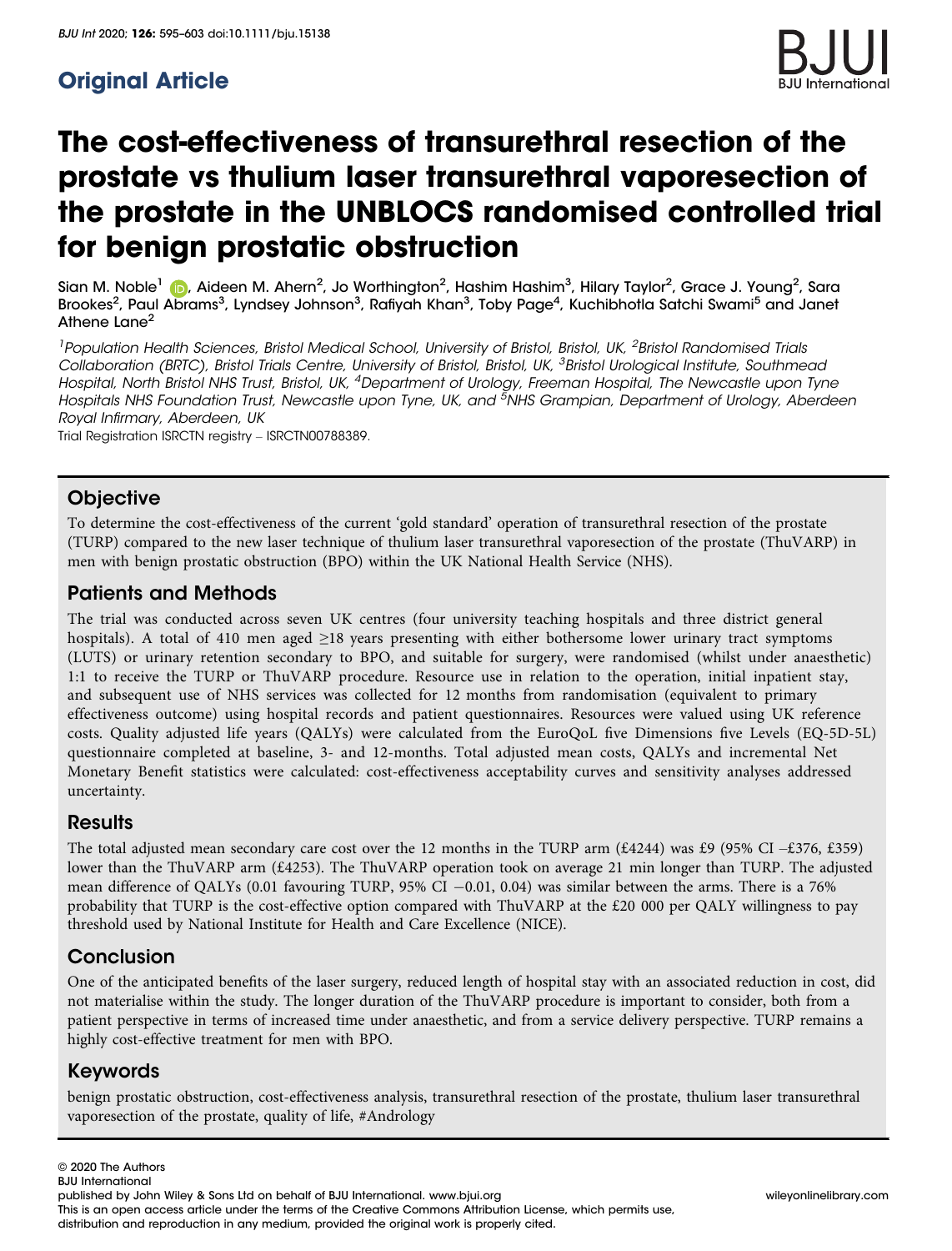### **Introduction**

In the UK, 25 000 men are operated on annually to relieve the symptoms caused by benign prostatic obstruction (BPO), and TURP is the most common procedure undertaken [1,2]. The small but significant mortality and morbidity risks associated with the TURP procedure including haemorrhage, transurethral resection (TUR) syndrome and UTIs [3] have led to the development of new technologies for treating men with BPO.

The UK National Institute for Health and Care Excellence (NICE) currently recommends the following interventions for men with BPO: TURP; holmium laser enucleation of the prostate (HoLEP) (in centres specialising in the technique) [4]; and GreenLight XPS laser [5] for lower risk patients. TURP remains the standard with which new techniques should be compared.

The thulium laser technique vaporises and resects the prostate, using a surgical technique similar to TURP, facilitating a shorter learning curve and potentially making it quickly generalisable. In China, a randomised controlled trial (RCT) [6] and a non-randomised prospective controlled trial [7] compared TURP and thulium laser transurethral vaporesection of the prostate (ThuVARP). This led to the European Association of Urology (EAU) guidelines on laser technologies [8] stating that ThuVARP shows equivalent efficacy to TURP. However, no trial within a recent systematic review of the two techniques reported costs, although the associated meta-analysis did find a shorter length of stay in favour of ThuVARP [9].

In the UK, the UNBLOCS multicentre, pragmatic, randomised, controlled, parallel-group trial showed that both ThuVARP and TURP were effective treatments for men with BPO, with TURP having some minor benefits compared with ThuVARP at 12 months [10].

The present article presents the within-trial individual patient data cost-effectiveness analysis of the UNBLOCS trial over a 12 month period from a secondary care UK NHS perspective and a wider NHS perspective, which includes communitybased health care.

## Patients and Methods

### Patients and Interventions

Men in seven UK secondary care centres were invited to participate in the trial if they were aged  $\geq$ 18 years and presented with either urinary retention or bothersome LUTS, secondary to BPO, and were suitable for TURP surgery. The design of the trial has been published previously [11]. In brief, men meeting the study's inclusion criteria and who

gave fully informed consent were randomised, once they were anaesthetised in the operating theatre, to receive either TURP or ThuVARP in a 1:1 ratio between June 2014 to December 2016 and were followed up for 12 months post-randomisation/ surgery. Participants were blinded to which procedure they received during their involvement in the trial. ThuVARP was selected for comparison rather than thulium enucleation as it easier to learn, so facilitating the opportunity for widespread adoption into clinical practice. All surgeons were familiar with laser use for procedures such as stone surgery, and some had used HoLEP/Greenlight XPS. All surgeons were trained to conduct the ThuVARP procedure before starting the trial, as published elsewhere [11]. As patients were randomised in theatre, sites made the decision on whether to list patients as daycase or inpatient procedures irrespective of their surgical arm. Ethical Approval was given by the National Research Ethics Service (NRES) Committee South Central - Hampshire B Ethics Committee (13/SC/0644).

### Resource use Measurement and Valuation

Resource use data in relation to the initial surgery and any subsequent treatment for the man's BPO were collected for 12 months post-randomisation from three main sources; Trial Case Report Forms (CRFs); Hospital Patient-linked information costing systems (PLICS), and patient-completed questionnaires.

Study research nurses within the treating hospitals recorded resource use information relating to the operation and postoperative stay onto CRFs capturing items such as surgery time, use of disposable theatre equipment, complications, unscheduled returns to the operating theatre, and any time spent on different postoperative wards.

PLICS is an electronic NHS cost reporting tool which has information in the form of International Statistical Classification of Diseases (ICD)10, Office of Population Censuses and Surveys Classification of Interventions and Procedures version 4 (OPCS-4) and Health Resource Group (HRG) codes, on specific patient events related to their secondary care healthcare use. Data on subsequent inpatient stays, daycases, admissions, and outpatient visits and procedures were obtained from PLICS for six out of the seven centres. For one centre where this was not possible, all inpatient stays and outpatient visits were manually extracted from the hospital systems. We defined the secondary care NHS perspective as resource use data obtained from the CRFs and hospital systems.

A questionnaire collecting resource use data directly from participants at 3- and 12-months follow-up was either posted to or given to the men in clinic for completion at home. The questionnaires were used to collect information on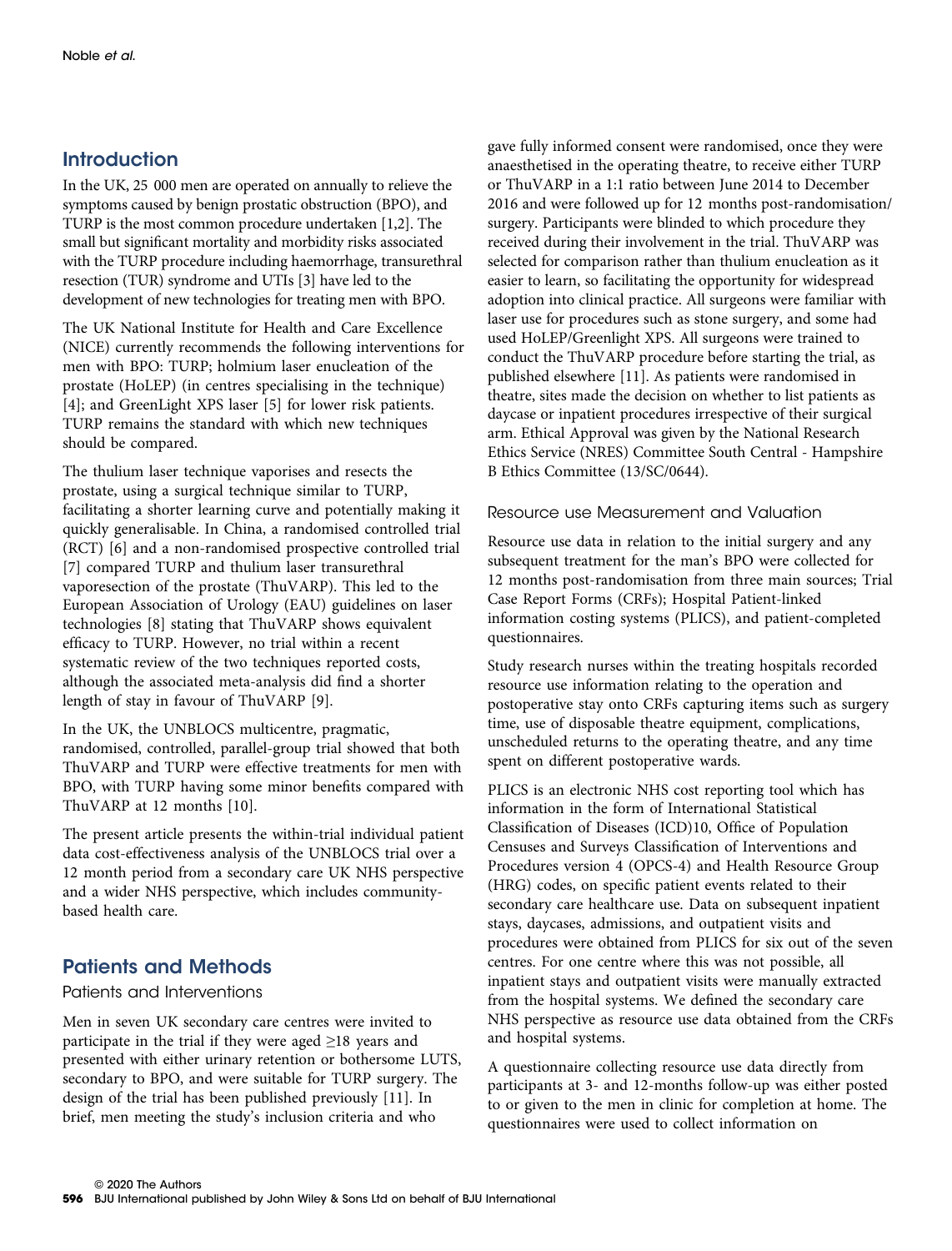community-based healthcare use (e.g. GP visits, district nurse visits), non-treating hospital secondary care healthcare use, and medications resulting from their treatment. The NHS perspective is defined as resource use information obtained from all sources. All study data were managed using REDCap [12] hosted at the University of Bristol.

All resource use and the unit costs (2016/17 UK prices) used to value the respective resources are given in Table 1 [13–18] Information from the Hospital Trust finance department from one participating hospital was used in costing the operation and the initial hospital stay. Information from equipment manufacturers was used to cost all theatre equipment, which differed between the two procedures. UK reference costs were used to value subsequent inpatient stays, outpatient visits, and procedures and community-based healthcare [13,14].

#### Outcome Measurement

The economic outcome for the analysis is given in quality adjusted life years (QALYs) as recommended by NICE [19]. At baseline participants completed the five level EQ-5D (EQ-5D-5L) questionnaire in clinic, while at 3- and 12-months it was either posted to or given to the men at clinic for completion at home. At 6 weeks of follow-up the EQ-5D-5L was administered by post. The EQ-5D-5L values were transformed into utility scores [20]. QALYs for each patient were calculated from the utility scores using the area under the curve approach, taking into account any deaths that occurred during the study [21].

#### Missing Data

Simple imputation was used for missing data items occurring during the operation (see Table 1 for details). In relation to the missing items from the resource use questionnaires, if the questionnaire had been returned and an item was missing it was assumed that no resource had been used.

Multiple imputations by chained equations were then used. The model included: baseline, 6-weeks, 3- and 12-months utility variables, trial arm, baseline diagnosis of LUTS or urinary retention, baseline comorbidities, age, and centre. In

#### Table 1 Resources collected and their valuation (2016/17 prices excluding value-added tax [VAT]).

| <b>Resource</b>                                   | Unit cost, £           | Source of cost                             |
|---------------------------------------------------|------------------------|--------------------------------------------|
| Theatre time                                      | 15.70/min <sup>a</sup> | Finance Department of a treating hospital  |
| Recovery ward                                     | 12.71/min <sup>b</sup> | Finance Department of a treating hospital  |
| Laser capital and reusable equipment <sup>d</sup> | $93.61^{\circ}$        | Manufacturer                               |
| Laser consumables <sup>e</sup>                    | Varies                 | Manufacturer                               |
| TURP capital and reusable equipment <sup>1</sup>  | 15.81 <sup>c</sup>     | Manufacturer                               |
| TURP consumables <sup>g</sup>                     | Varies                 | Manufacturer                               |
| Blood transfusion                                 | 498.26                 | NHS reference cost [13]                    |
| Ward                                              | 360/day                | Finance Departments of a treating hospital |
| HDU/ITU                                           | 1300/day               | Finance Departments of a treating hospital |
| Subsequent inpatient stays                        | Variesh                | NHS reference costs [13]                   |
|                                                   |                        | Curtis and Burns (2017) [14]               |
| Day cases                                         | Varies                 | NHS reference costs [13]                   |
| Outpatient visits                                 | Varies <sup>i</sup>    | NHS reference costs([13]                   |
| Outpatient procedures                             | Varies                 | NHS reference costs [13]                   |
| Accident and emergency attendances (no admission) | 147.80                 | NHS reference costs [13]                   |
| GP surgery visit                                  | $29^{k,l}$             | Curtis and Burns (2017) [14]               |
| GP home visit                                     | $89.44^{k,l,m}$        | Curtis and Burns (2013) [15]               |
| GP telephone call                                 | 14.60                  | Curtis and Burns (2017) [14]               |
| GP nurse visit                                    | 5.53 $^{1,n}$          | Curtis and Burns (2017) [14]               |
| District nurse visit                              | $38.68^{\rm m}$        | Curtis (2015) [16]                         |
| Community continence nurse visit                  | 83                     | NHS reference costs [13]                   |
| NHS 111 call                                      | 12.26                  | Pope et al. (2017) [17]                    |
| Community-based urology service visit             | 103                    | NHS reference costs [13]                   |
| Medication <sup>o</sup>                           | Varies                 | The Drug Tarriff [18]                      |

a<br>The theatre unit cost of £15.70/min is an adjusted cost to avoid double counting of equipment. This adjusted cost is allocated to initial theatre time. The unadjusted unit cost of £17/min is employed for return to theatre cases (n = 2) and for cases where neither ThuVARP, TURP or conversion procedures were carried out (n = 7). If the start of resection time was missing (n = 35), The anaesthetic start time was used. <sup>b</sup>If the time leaving recovery ward or discharge time (for day cases) was missing (n = 52) then a three-hour duration was used based on information given by one of the hospitals. Costs are derived from the number of TURP operations performed annually in a single operating theatre (n  $=$  260), the cost from the manufacturer and the lifespan of the equipment (in order to calculate an 'annual equivalent cost') and the annual maintenance costs  ${}^d\!{\rm The}$  laser capital and reusable equipment cost includes the laser machine, working element, cystoscope, bridge, telescope, light lead, sheath, outer sheath, visual obturator and laser goggles. <sup>e</sup>Laser consumables costs comprises of laser fibres, biopsy forceps and evacuator kits. If the type of laser fibre used was missing (n = 5) a reusable fibre was assumed, if number of reusable laser fibres were missing (n = 14) one was assumed. <sup>I</sup>TURP capital and reusable equipment costs the TURP generator, working element, telescope, light lead, inner sheath, outer rotating sheath, bipolar lead and visual obturator. <sup>g</sup>TURP consumables cost consist of the cost of loop electrodes, roller electrodes, biopsy forceps and evacuator kits. <sup>h</sup>The elective inpatient cost related to the relevant HRG was used. <sup>I</sup>A consultant led unit cost relating to the relevant service code (i.e. speciality) was used. <sup>I</sup>The unit cost relating to the Service code and relevant HRG was used. If the HRG was missing the overall unit cost for the relevant service code was used.  $^k$ Excluding direct care staff costs  $^k$ code and relevant HRG was used. If the HRG was missing the overall unit cost for the relevant service code was used. "Excluding direct care staff costs 'Excluding qualification costs<br>"'Hospital and Community Health Service then the usual dose was used.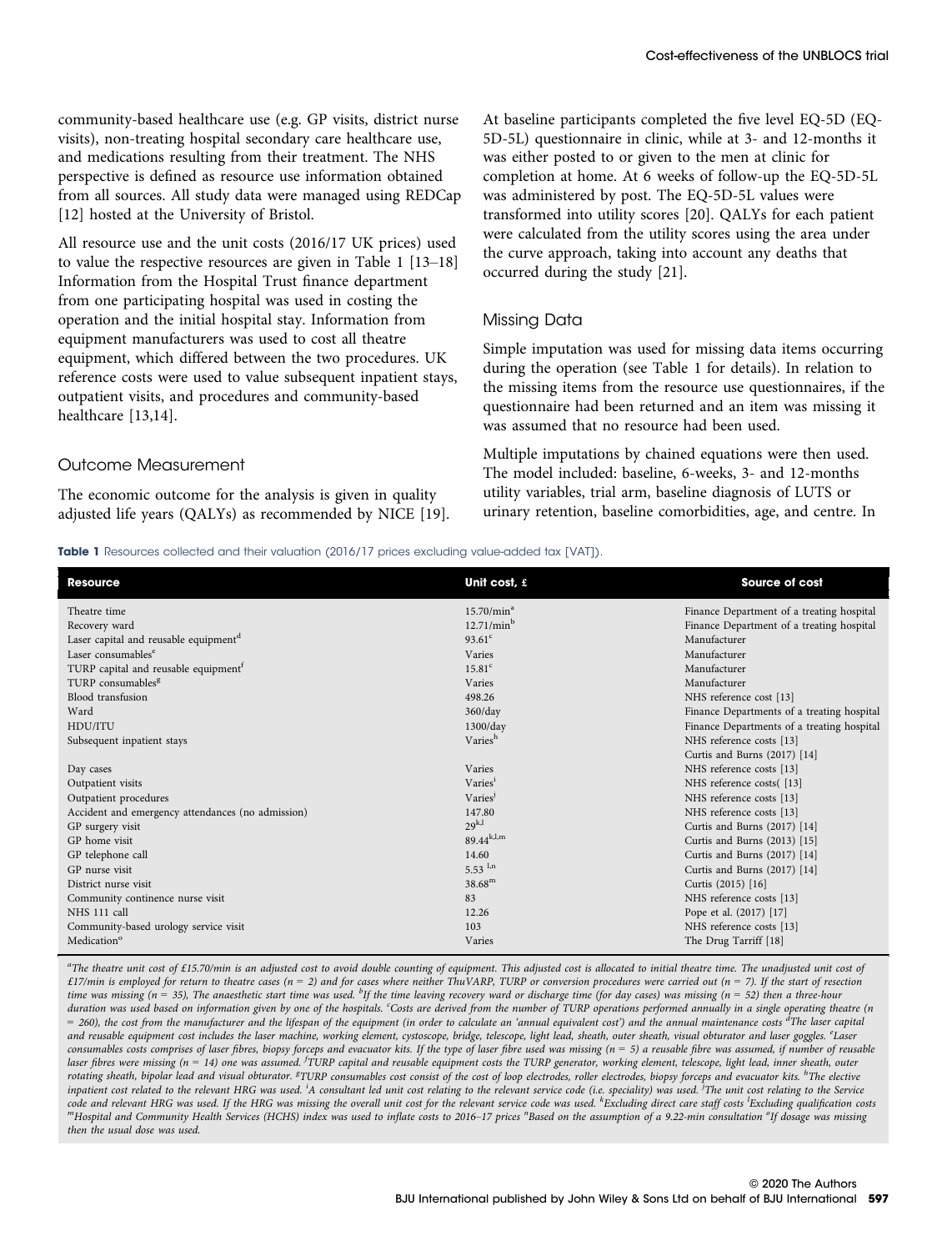all, 54 individual imputations were conducted and combined using Rubin's rules [22] in relation to both perspectives using a randomisation seed to enable reproducible imputations.

### Analysis

The economic analyses were conducted under an intentionto-treat approach analysing the groups as they were randomised. STATA 15.1 [23] was used for all analyses. Discounting did not occur in this study as discounting in economic evaluations only occurs if the follow-up for a study is  $>1$  year.

The cost of each item of resource used during the 12 months of follow-up was calculated by multiplying the resource use (e.g. number of laser fibres) by its unit cost and summed by resource use category (e.g. laser consumables) for each participant.

Adjusted mean costs and QALYs by trial arm and the differences in adjusted mean costs and QALYs (and their associated 95% CIs) between trial arms were estimated using the seemingly unrelated regressions (SUR) method, which accounts for the correlation between costs and QALYs [24]. Costs and QALYs were adjusted for the randomisation stratification variables, centre and bothersome LUTS or urinary retention. Additionally, QALYs were adjusted for baseline utility.

The secondary care costs and NHS costs were compared with QALYs in turn. Within each perspective, if neither treatment was more expensive and less effective than the other, incremental cost-effectiveness ratios (ICERs) were created using SUR. The incremental Net Monetary Benefit (NMB) statistic that summarises the differences in costs and QALYs of TURP compared with ThuVARP, at the standard NICE willingness to pay threshold of £20 000 per QALY [19], was calculated using the SUR outputs. A positive statistic would indicate that TURP is the costeffective option.

To explore sample uncertainty within the cost-effectiveness estimates, cost-effectiveness acceptability curves (CEACs) were calculated from individual NMB values at each willingness-to-pay per QALY threshold (£0 to £100 000). The CEAC shows the probability that TURP is the cost-effective option compared with ThuVARP at different willingness to pay per QALY thresholds.

The following one-way sensitivity analyses were conducted to test the robustness of different parameter estimates and assumptions made in relation to items of resource use and costs in relation to the secondary care analysis.

• A complete case analysis (i.e. including only participants with complete data, i.e. no simple or multiple imputation was used).

- The exclusion of prostate cancer-related hospital resource use.
- The application of the average times of theatre by arm and centre from the last 25% of cases to all other cases. This was conducted in order to examine whether there is a learning curve effect in the time taken to conduct the THuVARP operations, as all surgeons were trained in the technique for the purposes of the trial.
- The exclusion of post-recovery ward costs for those patients who were randomised to ThuVARP in centres where daycase TURP procedures were not conducted, to examine the cost implication of being able to conduct the ThuVARP procedure as a daycase. In the trial all patients in these centres had to be listed as inpatient procedures.
- The exclusion of the capital equipment costs (e.g. the laser and the TURP generator) from both operations to reflect the fact that often manufacturers do not charge for capital equipment provided enough consumables are purchased; adjusting the number of people that would have had the operation in a year to reflect a high use and a low use of the equipment; and the addition of TURP capital costs to those randomised to ThuVARP to account for TURP equipment needing to be available because of conversions to TURP during the trial in part due to equipment issues.
- The application of an alternative recovery time cost (£2.58/ min) based on a recent surgical microcosting study [25] to acknowledge that the cost per hour of recovery based on a medi room (a room to which patients are admitted to, prepared for and recovered from surgery and discharged from, if an overnight stay is not required) may not reflect recovery costs in other institutions.

### **Results**

A total of 410 participants were randomised in the UNBLOCS study. Resource use and cost data from the CRFs and hospital systems (the secondary care NHS perspective) were available for 385 men (95% of the 407 randomised men who did not withdraw their data). Missing data within the resource use questionnaires meant that the completeness of the resource use and cost data reduced to 47% once information from all data sources was used (the NHS perspective). The EQ-5D-5L data were complete for 89% of men at baseline; 82% at 6 weeks, 78% at 3 months and 81% at 12 months, although intermittent missingness meant that complete QALY data was only obtained for 212 participants (52%). The amount of missing data meant that the cost, QALY and SUR analyses were conducted using the multiple imputed (MI) dataset comprising all 407 randomised men (TURP  $n=204$  and ThuVARP  $n=203$ ).

The operation took on average 21 min longer in the ThuVARP arm than in the TURP arm (Table 2), whereas those in the TURP arm spent 14 min longer in recovery. Few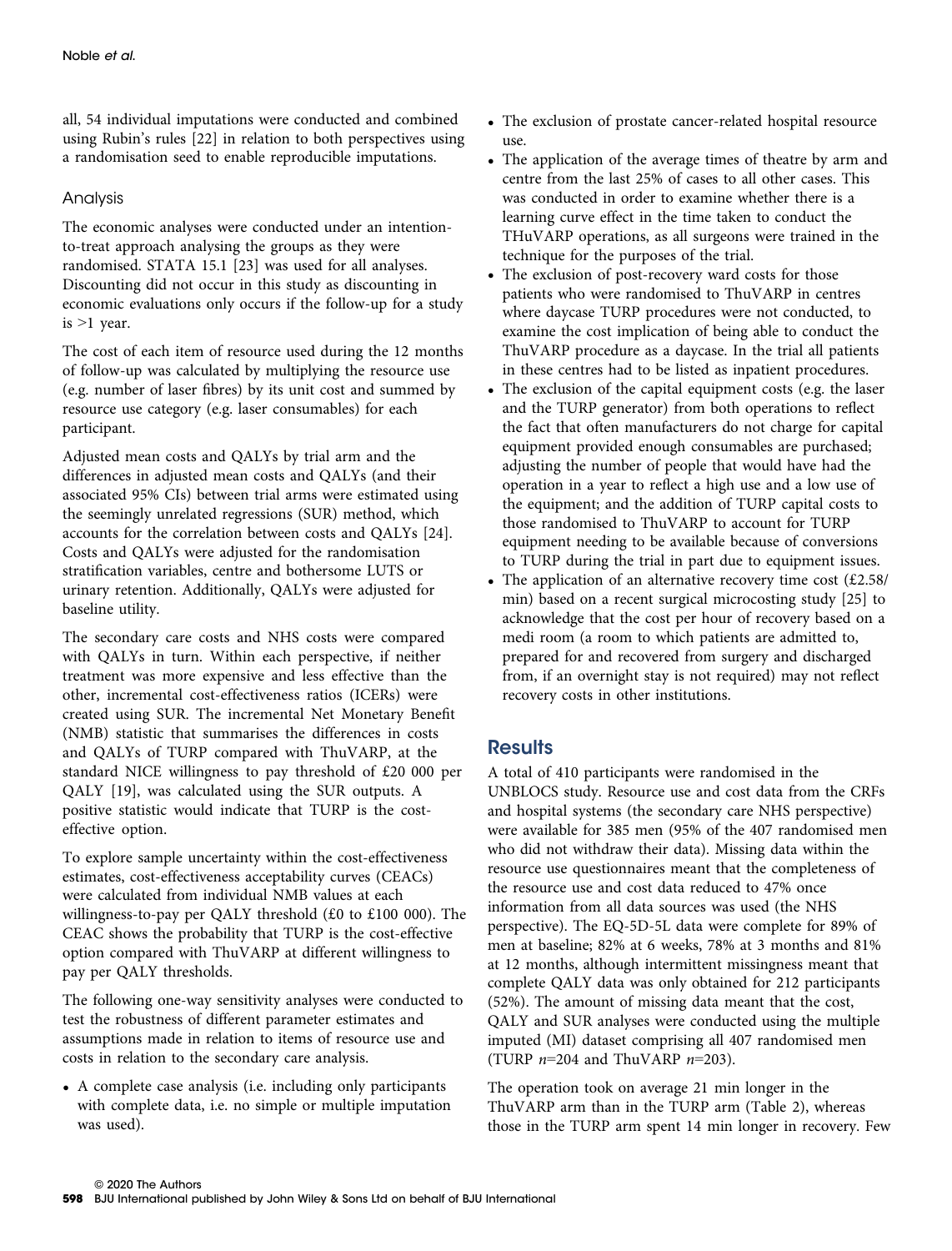#### Table 2 Mean (SD) resource use<sup>a</sup> by category and randomised allocation.<sup>b</sup>

| Resource use category (unit of resource use measurement) |     | <b>TURP</b>             | <b>ThuVARP</b> |                         |  |
|----------------------------------------------------------|-----|-------------------------|----------------|-------------------------|--|
|                                                          | N   | Resource use, mean (SD) | N              | Resource use, mean (SD) |  |
| Theatre time, min                                        | 196 | 61.50 (28.57)           | 191            | 82.48 (33.57)           |  |
| Recovery ward, min                                       | 196 | 157.58 (170.75)         | 191            | 143.97 (138.43)         |  |
| Laser reusable equipment, uses, $n$                      | 204 | $\mathbf{0}$            | 203            | 0.93(0.26)              |  |
| Laser consumables, $n$                                   | 204 | $\mathbf{0}$            | 202            | 2.23(0.88)              |  |
| TURP reusable equipment, uses, $n$                       | 204 | 0.98(0.14)              | 203            | 0.24(0.43)              |  |
| TURP consumables, n                                      | 204 | 2.54(0.72)              | 203            | 0.42(0.83)              |  |
| Blood transfusion, units, $n$                            | 204 | 0.005(0.70)             | 203            | 0.00                    |  |
| Ward, days                                               | 204 | 1.67(1.43)              | 203            | 1.55(1.21)              |  |
| HDU/ITU, days                                            | 203 | 0.02(0.28)              | 203            | 0.005(0.07)             |  |
| Subsequent inpatient stays, $n$                          | 204 | 0.08(0.32)              | 203            | 0.06(0.26)              |  |
| Subsequent day cases, n                                  | 204 | 0.24(0.48)              | 203            | 0.28(0.66)              |  |
| Outpatient visits, n                                     | 204 | 1.29(1.72)              | 203            | 1.18(1.73)              |  |
| Outpatient procedures, n                                 | 204 | 0.25(0.61)              | 203            | 0.26(0.56)              |  |
| Inpatient stays at other NHS hospitals, n                | 151 | 0.01(0.11)              | 144            | 0.00(0.00)              |  |
| Outpatient visits at other NHS hospitals, $n$            | 151 | 0.71(1.48)              | 144            | 1.12(1.70)              |  |
| Accident and Emergency Department visits, n              | 145 | 0.08(0.41)              | 139            | 0.09(0.53)              |  |
| Face-to-face GP contacts, n                              | 136 | 0.79(1.85)              | 128            | 0.57(1.66)              |  |
| Telephone calls with GP, $n$                             | 119 | 0.33(1.47)              | 116            | 0.16(0.57)              |  |
| District nurse visit, $n$                                | 122 | 0.16(0.53)              | 117            | 0.15(0.98)              |  |
| Community-based health service contacts, n               | 117 | 0.27(1.26)              | 110            | 0.12(0.60)              |  |
| Medications, n                                           | 138 | 0.05(0.33)              | 123            | 0.03(0.25)              |  |

.<br>"The mean resource use is presented rather than absolute numbers or percentages to allow clinicians/decision makers to apply their own costs to the resources used, which improves transparency and aids decision making. <sup>b</sup>Simple imputation methods as outlined in Table 1 were used to create the dataset from which the resource use in this table were estimated.

#### Table 3 Cost consequence results.<sup>a</sup>

| Variable                                  | N            | Adj. TURP                  | <b>Adj. ThuVARP</b>        | Adj. difference in            |
|-------------------------------------------|--------------|----------------------------|----------------------------|-------------------------------|
|                                           | TURP:ThuVARP | Mean (95% CI)              | Mean (95% CI)              | Mean (95% Cl)                 |
| NHS secondary care perspective costs, $E$ | 204:203      | 4244.12 (3985.12, 4503.11) | 4252.92 (3992.29, 4513.54) | $-8.80$ ( $-376.24$ , 358.64) |
| NHS perspective costs, $E$                | 204:203      | 4305.23 (4043.75, 4566.71) | 4309.45 (4046.08, 4572.82) | $-4.22$ ( $-375.04$ , 366.60) |
| OALY                                      | 204:203      | 0.84(0.82, 0.86)           | $0.83$ $(0.81, 0.85)$      | $0.01$ (-0.01, 0.04)          |

a All variables are adjusted (Adj.) for centre and baseline diagnosis. Additionally, QALYs were adjusted for baseline score.

patients overall spent time in High Dependency Units (HDUs)/Intensive Therapy Units (ITUs), but more time was spent there by patients in the TURP arm. Patients in the TURP arm also had a slightly higher number of subsequent inpatient stays and outpatient visits, and slightly less followup daycase admissions than those in the ThuVARP arm, as well as slightly more community-based health service contacts and medications (Table 2).

In the analysis from the secondary care NHS perspective, the total adjusted mean costs in the TURP arm were slightly lower (£4244) than the ThuVARP arm (£4252), a cost difference of just £9 (95% CI  $-£376, £359$ ) (Table 3). From the wider NHS perspective, which included primary care costs, this cost difference reduces slightly to £4 (95% CI – $\text{\textsterling}375, \text{\textsterling}366$ ) resulting from the slightly higher community care use in the TURP arm. Men in the TURP arm had slightly more adjusted mean QALYs (0.84) than those in ThuVARP arm (0.83) (Table 3), the difference of 0.01 (95% CI –0.01, 0.04) is equivalent to an extra 4 days of the best imaginable health in favour of TURP during 12 months.

The incremental NMB at a £20 000 per QALY threshold of TURP compared with ThuVARP in relation to the NHS secondary care perspective was £236.24 (95% CI  $-$ £419.48, £891.96) and in relation to the wider NHS perspective was £231.57 (95% CI  $-$ £429.32, £892.46).

Figures 1 and 2 depict the CEACs for the two different perspectives and indicate that at the willingness to pay threshold of £20 000 per QALY, the probability that TURP was the cost-effective treatment compared with ThuVARP was 76% for the NHS secondary care perspective and 75% for the wider NHS perspective.

The sensitivity analyses (Table 4) showed that with one exception the initial results were robust in that the incremental NMB at a £20 000 per QALY threshold of TURP compared with ThuVARP was positive. In the case of excluding the post-recovery ward costs to examine costing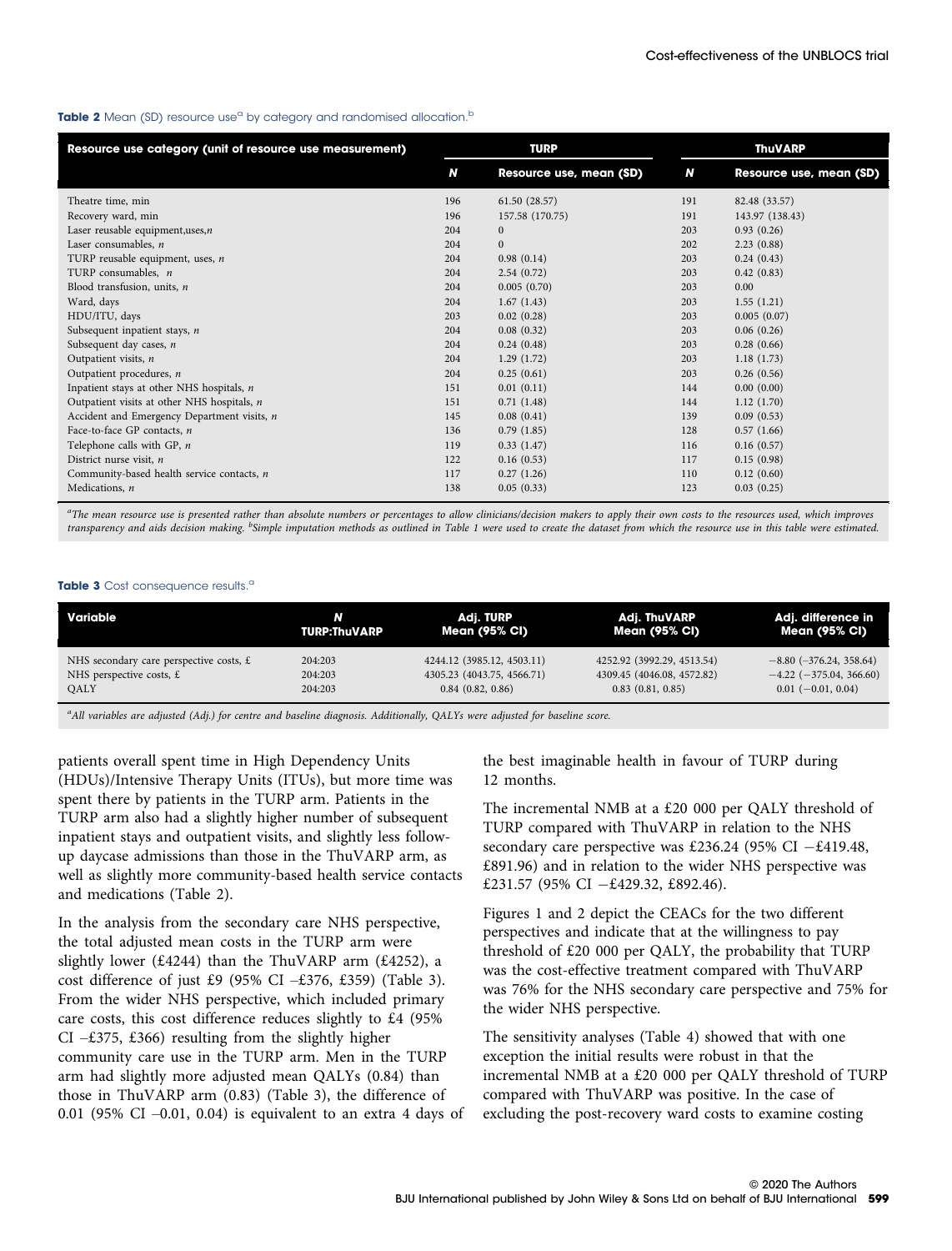



Fig. 1 NHS secondary care perspective CEAC.

Fig. 2 NHS health care perspective CEAC



ThuVARP as daycase surgery, TURP was no longer both cheaper and more effective than ThuVARP and had an incremental NMB of  $-£98.95$  (95% CI  $-£745$ , £547) at the threshold of £20 000 per QALY. Using an alternative cost for recovery not only increased the cost difference in favour of TURP, but also led to a decrease in overall costs for both arms £2719 (TURP) and £2834 (ThuVARP).

### **Discussion**

The total adjusted mean NHS secondary care costs for the 12 months of the trial within the TURP arm were £9 less than those in the ThuVARP arm, which reduced to £4 when community-based healthcare costs were included. The greater length of time needed to conduct the ThuVARP procedure meant the ThuVARP arm remained slightly more expensive, despite longer recovery time and slightly greater postoperative resource use for patients in the TURP arm. Although these

costs were very similar, the slightly lower costs and a slightly higher QALY score within the TURP arm meant the probability that TURP is the cost-effective option is at least 76% at all thresholds at and above £20 000 per QALY. The sensitivity analyses with one exception reinforced the certainty around this result.

The expected lower costs in the ThuVARP arm resulting from an anticipated reduction in hospital stay and potential to be done as a daycase did not materialise. To some extent the ability to conduct ThuVARP as a daycase was affected by an artefact of the trial, as patients in each site had to be listed as daycase or inpatient stays prior to admission because randomisation was conducted at the point of surgery. At two sites both procedures could be listed as a daycase, due to an unrelated move by their respective trusts to conduct TURP procedures as day cases; however, at the remaining five sites all procedures were listed as inpatient stays. In the UK more TURPs are now being conducted as day cases, which could be a reason for an equal mean length of stay (2 days) for TURP and laser procedures within England [26]. Any effect on costs of being able to use a daycase procedure for ThuVARP in five of the centres where daycase TURPs were not being conducted was examined through exclusion of post-recovery ward costs for patients who were randomised to ThuVARP in these five centres. The analysis showed there were lower costs in the ThuVARP arm in this scenario (£3909 vs £4245). This is based on the scenario in these five centres that ThuVARP will always be a daycase procedure. In the two centres in which daycase TURPs were conducted, 47% of ThuVARP procedures were conducted as daycases and there was a mean ward stay of 1.77 days for ThuVARP patients who stayed overnight. There would therefore be a much smaller difference in cost than implied by the sensitivity analysis, as ward costs would be incurred for some ThuVARP patients.

The sensitivity analysis in which the average times of theatre by arm and centre from the last 25% of cases was applied to all other cases confirmed that no learning curve effect was found for ThuVARP. This may have been the result of all surgeons having to complete a training programme before being involved in the trial, which included an independent assessment prior to conducting laser procedures within the trial [27

]. The TURP procedure took on average 21 min less than the ThuVARP procedure; this cumulative effect on an operating list could lead to an extra TURP procedure being put onto each half-day list, helping to reduce time on waiting lists.

During the trial there were 18 laser equipment failures: nine prior to the start of surgery and nine during surgery, which meant a TURP procedure was commenced or these procedures were converted to TURPs. A further 27 conversions to TURP also occurred mainly because of very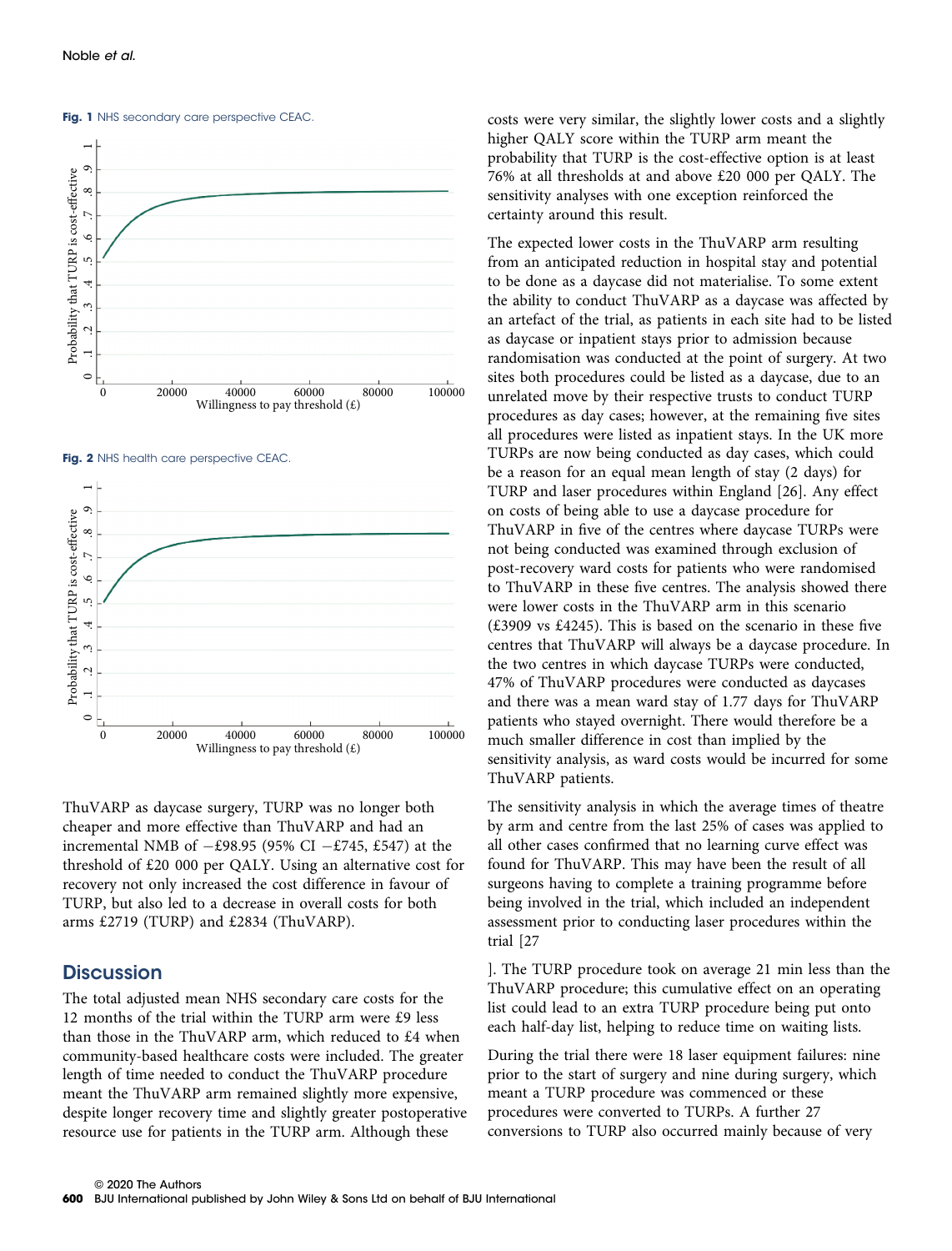#### Table 4 Sensitivity analysis.

|                                                           | N                                                                                    | <b>Adjusted mean</b><br>costs <sup>b</sup> , $\pounds$<br><b>Mean (95% CI)</b> | <b>Adjusted</b><br><b>QALYs</b> <sup>b</sup><br><b>Mean (95% CI)</b> | <b>Incremental</b><br>Costs, £<br>(95% CI)                                                                                                       | <b>Incremental</b><br>QALYs<br>(95% CI) | <b>ICER</b><br>£/QALY | <b>Incremental</b><br>NMB $(f)$ at<br>£20 000/QALY (95% CI) |  |
|-----------------------------------------------------------|--------------------------------------------------------------------------------------|--------------------------------------------------------------------------------|----------------------------------------------------------------------|--------------------------------------------------------------------------------------------------------------------------------------------------|-----------------------------------------|-----------------------|-------------------------------------------------------------|--|
|                                                           | Complete case analysis <sup>a</sup>                                                  |                                                                                |                                                                      |                                                                                                                                                  |                                         |                       |                                                             |  |
| TURP                                                      | 77                                                                                   | 3528.74                                                                        | 0.87                                                                 |                                                                                                                                                  |                                         |                       |                                                             |  |
|                                                           |                                                                                      | (3182.88, 3874.61)                                                             | (0.84, 0.90)                                                         |                                                                                                                                                  |                                         | ThuVARP               |                                                             |  |
| ThuVARP                                                   | 75                                                                                   | 4085.53                                                                        | 0.84                                                                 | $-556.79$                                                                                                                                        | 0.03                                    | dominated by          | 1185.53                                                     |  |
|                                                           |                                                                                      | (3735.04, 4436.02)                                                             | (0.81, 0.87)                                                         | $(-1051.63, -61.94)$                                                                                                                             | $(-0.009, 0.072)$                       | TURP                  | (259.87, 2111.18)                                           |  |
|                                                           |                                                                                      | The exclusion of prostate cancer-related hospital resource use                 |                                                                      |                                                                                                                                                  |                                         |                       |                                                             |  |
| TURP                                                      | 204                                                                                  | 4219.71                                                                        | 0.84                                                                 |                                                                                                                                                  |                                         |                       |                                                             |  |
|                                                           |                                                                                      | (3963.99, 4475.43)                                                             | (0.82, 0.86)                                                         |                                                                                                                                                  |                                         |                       |                                                             |  |
| ThuVARP                                                   | 203                                                                                  | 4192.06                                                                        | 0.83                                                                 | 27.65                                                                                                                                            | 0.01                                    | 2270.32               | 215.93                                                      |  |
|                                                           |                                                                                      | (3934.95, 4449.16)                                                             | (0.81, 0.85)                                                         | $(-335.35, 390.65)$                                                                                                                              | $(-0.01, 0.04)$                         |                       | $(-451.29, 883.15)$                                         |  |
|                                                           |                                                                                      |                                                                                |                                                                      | Application of the average times of theatre from the last 25% of cases by arm in each centre, all other cases <sup>c</sup>                       |                                         |                       |                                                             |  |
| TURP                                                      | 185                                                                                  | 4179.60                                                                        | 0.84                                                                 |                                                                                                                                                  |                                         |                       |                                                             |  |
|                                                           |                                                                                      | (3915.71, 4443.49)                                                             | (0.82, 0.86)                                                         |                                                                                                                                                  |                                         | ThuVARP               |                                                             |  |
| ThuVARP                                                   | 183                                                                                  | 4252.56                                                                        | 0.83                                                                 | $-72.96$                                                                                                                                         | 0.01                                    | dominated by          | 1382.08                                                     |  |
|                                                           |                                                                                      | (3986.43, 4518.70)                                                             | (0.81, 0.85)                                                         | $(-447.42, 301.50)$                                                                                                                              | $(-0.02, 0.04)$                         | <b>TURP</b>           | (725.31, 2038.85)                                           |  |
|                                                           |                                                                                      |                                                                                |                                                                      | Exclusion of post-recovery ward costs for those patients who had a ThuVARP procedure in centres where daycase TURP procedures were not conducted |                                         |                       |                                                             |  |
| TURP                                                      | 204                                                                                  | 4244.57                                                                        | 0.84                                                                 |                                                                                                                                                  |                                         |                       |                                                             |  |
|                                                           |                                                                                      | (3988.76, 4500.39)                                                             | (0.82, 0.86)                                                         |                                                                                                                                                  |                                         |                       |                                                             |  |
| ThuVARP                                                   | 203                                                                                  | 3909.32                                                                        | 0.83                                                                 | 335.25                                                                                                                                           | 0.01                                    | £28375.12             | $-98.95$                                                    |  |
|                                                           |                                                                                      | (3654.55, 4164.09)                                                             | (0.81, 0.85)                                                         | $(-25.54, 696.05)$                                                                                                                               | $(-0.01, 0.04)$                         |                       | $(-744.81, 546.90)$                                         |  |
|                                                           |                                                                                      | Excluding the cost of the laser machine and TURP generator                     |                                                                      |                                                                                                                                                  |                                         |                       |                                                             |  |
| TURP                                                      | 204                                                                                  | 4238.27                                                                        | 0.84                                                                 |                                                                                                                                                  |                                         |                       |                                                             |  |
|                                                           |                                                                                      | (3979.01, 4497.53)                                                             | (0.82, 0.86)                                                         |                                                                                                                                                  |                                         |                       |                                                             |  |
| ThuVARP                                                   | 203                                                                                  | 4186.80                                                                        | 0.83                                                                 | 51.47                                                                                                                                            | 0.01                                    | £4534.61              | 175.55                                                      |  |
|                                                           |                                                                                      | (3927.69, 4445.91)                                                             | (0.81, 0.85)                                                         | $(-315.26, 418.20)$                                                                                                                              | $(-0.01, 0.04)$                         |                       | $(-481.00, 832.10)$                                         |  |
|                                                           |                                                                                      | Capital and reusable equipment costs based on 100 uses                         |                                                                      |                                                                                                                                                  |                                         |                       |                                                             |  |
| TURP                                                      | 204                                                                                  | 4278.79                                                                        | 0.84                                                                 |                                                                                                                                                  |                                         |                       |                                                             |  |
|                                                           |                                                                                      | (4018.28, 4539.30)                                                             | (0.82, 0.86)                                                         |                                                                                                                                                  |                                         | ThuVARP               |                                                             |  |
| ThuVARP                                                   | 203                                                                                  | 4400.13                                                                        | 0.83                                                                 | $-121.34$                                                                                                                                        | 0.01                                    | dominated by          | 343.87                                                      |  |
|                                                           |                                                                                      | (4137.97, 4662.29)                                                             | (0.81, 0.85)                                                         | $(-489.91, 247.22)$                                                                                                                              | $(-0.01, 0.04)$                         | TURP                  | $(-298.96, 986.70)$                                         |  |
|                                                           |                                                                                      | Capital and reusable equipment costs based on 500 uses                         |                                                                      |                                                                                                                                                  |                                         |                       |                                                             |  |
| TURP                                                      | 204                                                                                  | 4239.92                                                                        | 0.84                                                                 |                                                                                                                                                  |                                         |                       |                                                             |  |
|                                                           |                                                                                      | (3981.04, 4498.79)                                                             | (0.82, 0.86)                                                         |                                                                                                                                                  |                                         |                       |                                                             |  |
| ThuVARP                                                   | 203                                                                                  | 4209.23                                                                        | 0.83                                                                 | 30.69                                                                                                                                            | 0.01                                    | 2671.38               | 199.04                                                      |  |
|                                                           |                                                                                      | (3949.04, 4469.42)                                                             | (0.81, 0.85)                                                         | $(-337.12, 398.49)$                                                                                                                              | $(-0.01, 0.04)$                         |                       | $(-451.38, 849.47)$                                         |  |
|                                                           | The need for TURP equipment to be available because of failures in ThuVARP equipment |                                                                                |                                                                      |                                                                                                                                                  |                                         |                       |                                                             |  |
| TURP                                                      | 204                                                                                  | 4243.68                                                                        | 0.84                                                                 |                                                                                                                                                  |                                         |                       |                                                             |  |
|                                                           |                                                                                      | (3983.94, 4503.43)                                                             | (0.82, 0.86)                                                         |                                                                                                                                                  |                                         | ThuVARP               |                                                             |  |
| ThuVARP                                                   | 203                                                                                  | 4261.36                                                                        | 0.83                                                                 | $-17.68$                                                                                                                                         | 0.01                                    | dominated by          | 268.38                                                      |  |
|                                                           |                                                                                      | (4003.38, 4519.33)                                                             | (0.81, 0.85)                                                         | $(-384.08, 348.73)$                                                                                                                              | $(-0.01, 0.04)$                         | TURP                  | $(-373.83, 910.59)$                                         |  |
| The use of an alternative recovery time cost of £2.58/min |                                                                                      |                                                                                |                                                                      |                                                                                                                                                  |                                         |                       |                                                             |  |
| <b>TURP</b>                                               | 204                                                                                  | 2719.29                                                                        | 0.84                                                                 |                                                                                                                                                  |                                         |                       |                                                             |  |
|                                                           |                                                                                      | (2524.44, 2914.15)                                                             | (0.82, 0.86)                                                         |                                                                                                                                                  |                                         | ThuVARP               |                                                             |  |
| ThuVARP                                                   | 203                                                                                  | 2833.54                                                                        | 0.83                                                                 | $-114.25$                                                                                                                                        | 0.01                                    | dominated by          | 338.67                                                      |  |
|                                                           |                                                                                      | (2637.78, 3029.3)                                                              | (0.81, 0.85)                                                         | $(-390.42, 161.92)$                                                                                                                              | $(-0.01, 0.04)$                         | TURP                  | $(-275.89, 953.22)$                                         |  |

<sup>a</sup>Including only participants for whom we had complete cost and QALY information. <sup>b</sup>Adjusted for the minimisation variables of the randomisation process: study centre and baseline diagnosis. Additionally, QALYs were adjusted for baseline score. <sup>c</sup>One centre was excluded from this analysis as the last 25% of the operations in one of the arms had missing data for time of operation.

large prostate size (nine patients), bleeding (four), poor visibility (four), and to collect remaining fragments of prostate (four). Although the sensitivity analysis that added the TURP capital costs to those randomised to ThuVARP and received ThuVARP only led to a mean increase in cost of just over £9, the laser appears to be required as an additional rather than a replacement piece of capital equipment.

The present study is the first individual patient economic evaluation within a randomised trial investigating the costeffectiveness of TURP with ThuVARP for men with BPO.

However, the findings in the present study are supported by previous research [28] comparing a non-contact side-firing neodymium:yttrium-aluminum-garnet (YAG) probe to TURP, which found TURP to be the most cost-effective treatment option in terms of symptomatic improvements. Other studies, comparing TURP to other laser procedures have indicated lower costs for the laser procedures: in the United States, photoselective vaporisation of the prostate (PVP) vs TURP (\$4266 vs \$5097) [29]; in Australia, PVP vs TURP (AU\$3368 vs AU\$4,292) [30]; and in New Zealand, holmium:YAG laser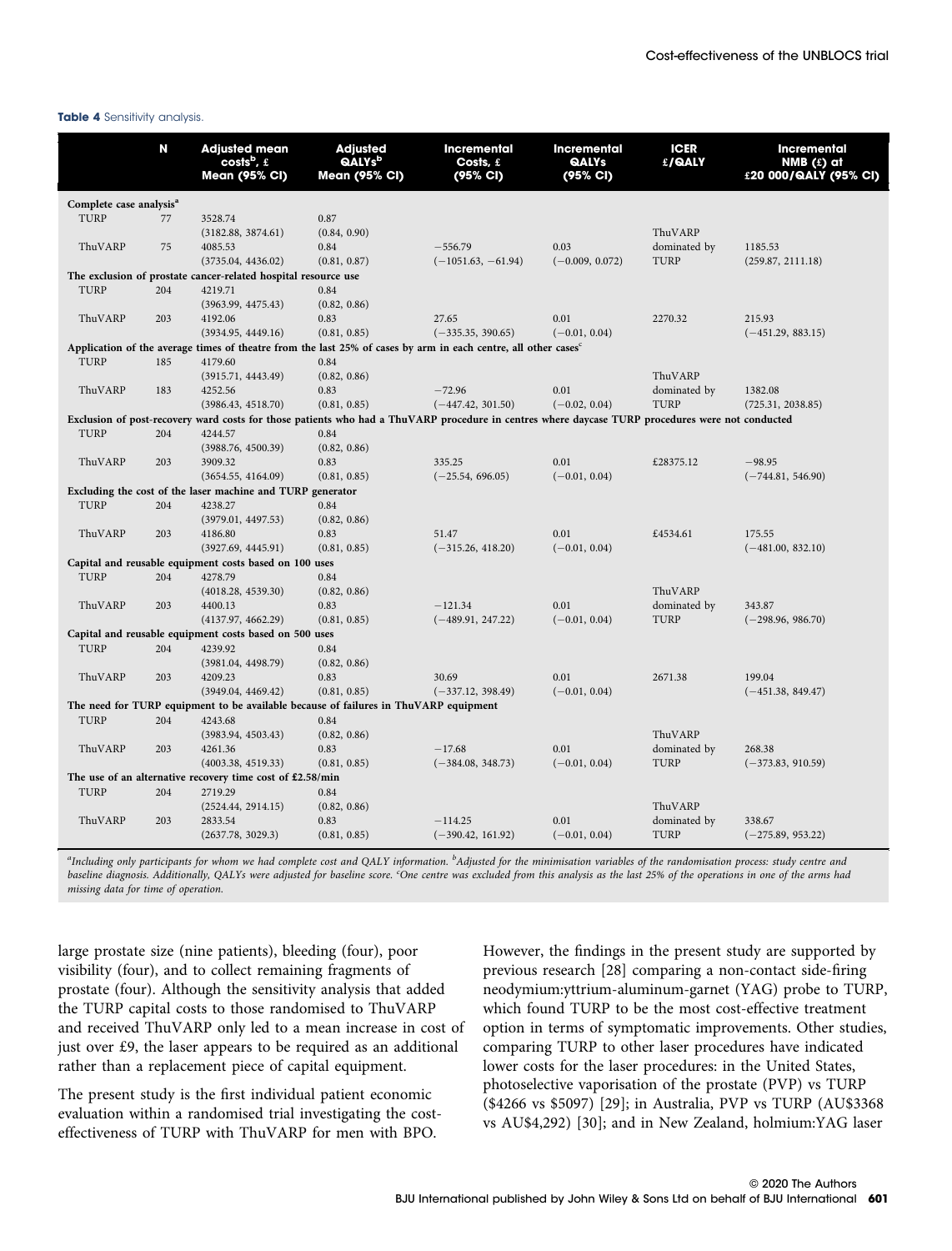resection of the prostate (HoLRP) cost 24.5% less (\$651) than TURP [31]. These lower costs have been accredited to the outpatient nature of laser treatment, shorter stays for inpatients, reduced catheterisation time, and lower complication rates. These anticipated benefits of the ThuVARP procedure were not observed in the UNBLOCS trial.

One of the major strengths of the present study was the combination of the use of routine hospital PLICS data for follow-up outpatient visits (including procedures) and inpatient stays, reducing ascertainment bias. This method of data collection also probably led to more complete data for the NHS secondary care analysis and was less burdensome on the research nurses than if a medical notes review had been conducted. Additionally, detailed data collection during surgery by research nurses meant the cost differences between the two operations could accurately be established.

The successful blinding of the patients also meant that their answers to the EQ-5D-5L would not be affected by the knowledge of their treatment allocation.

There may have been an underestimate of uncertainty around theatre costs from the use of simple imputation methods. There were 10 more missing recovery times in the TURP arm, which could have led to a slight overestimate of the TURP costs, although this would not have affected the overall conclusions. Equipment was costed using a list of bipolar TURP equipment, as this was the most common procedure. Even in the hypothetical scenario that monopolar fixed equipment cost per procedure was double that of the bipolar equipment (£15.64) it would not have had a significant effect on the results.

Some uncertainty surrounds the wider NHS analysis. Prior to the creation of the multiple imputed dataset the percentage of cases that had complete NHS resource use was low and differential between arms (43% ThuVARP: TURP 50%). This potentially means that the data may not have been missing at random (MAR), as possibly healthier men were completing the questionnaires, and those in the ThuVARP arm did have a slightly lower quality of life in terms of QALYS. The poor completion of the 3- and 6-month resource use questionnaires, also meant that it was not appropriate to conduct the originally planned analyses from a patient and societal perspective.

The present study has found that, from an NHS secondary care perspective, TURP is the most likely cost-effective option compared with ThuVARP, and there was little uncertainty around this result. This trial provides valuable findings on the short-term cost-effectiveness of TURP compared to ThuVARP and modelling could extrapolate these results over longer time horizons.

The expected reduction in costs of ThuVARP resulting from its ability to be done as a daycase did not materialise and this analysis confirms that TURP remains a cost-effective procedure for men with BPO.

### Acknowledgments

This project is funded by the National Institute for Health Research (NIHR) Health Technology Assessment (HTA) programme (project number 12/35/15). The views and opinions expressed herein are those of the authors and do not necessarily reflect those of the HTA programme, NIHR, NHS or the Department of Health. This study was designed and delivered in collaboration with the Bristol Randomised Trials Collaboration (BRTC), a UKCRC registered clinical trials unit which, as part of the Bristol Trials Centre, is in receipt of NIHR Clinical Trials Unit (CTU) support funding. North Bristol NHS Trust (NBT) is acting as the Sponsor for this trial. The authors would like to thank all participants, principal investigators and their teams at each of the UNBLOCS study sites for their involvement.

### Conflicts of Interests

Dr Abrams reports grants and personal fees from Astellas, personal fees from Pfizer, personal fees from Ipsen, personal fees from Ferring, personal fees from Pierre Fabre, personal fees from Coloplast, personal fees from Sun Pharma, outside the submitted work. All other authors declare no conflicts of interest.

### Data Availability Statement

All data requests should be submitted to the corresponding author for consideration. Access to anonymised data may be granted following review.

### **References**

- 1 Lourenco T, Shaw M, Fraser C, MacLennan G, N'Dow J, Pickard R. The clinical effectiveness of transurethral incision of the prostate: a systematic review of randomised controlled trials. World J Urol. 2010; 28: 23–32
- 2 Thangasamy IA, Chalasani V, Bachmann A, Woo HH. Photoselective vaporisation of the prostate using 80-W and 120-W laser versus transurethral resection of the prostate for benign prostatic hyperplasia: A systematic review with meta-analysis from 2002 to 2012. Eur Urol. 2012;  $62.315 - 23$
- 3 Rassweiler J, Teber D, Kuntz R, Hofmann R. Complications of transurethral resection of the prostate (TURP) - Incidence, management, and prevention. Eur Urol. 2006; 50: 969–79
- 4 National Institute for Health and Care Excellence. Lower urinary tract symptoms in men: management. NICE clinical guideline (CG97) 2015. Available at:<https://www.nice.org.uk/guidance/cg97>. Accessed July 2020
- 5 National Institute for Health and Care Excellence. GreenLight XPS for treating benign prostatic hyperplasia. Medical technologies guidance MTG29, 2016. Available at: [https://www.nice.org.uk/guidance/mtg29.](https://www.nice.org.uk/guidance/mtg29) Accessed July 2020
- 6 Xia SJ, Zhuo J, Sun XW, Han BM, Shao Y, Zhang YN. Thulium laser versus standard transurethral resection of the prostate: a randomized prospective trial. Eur Urol. 2008; 53: 382–9